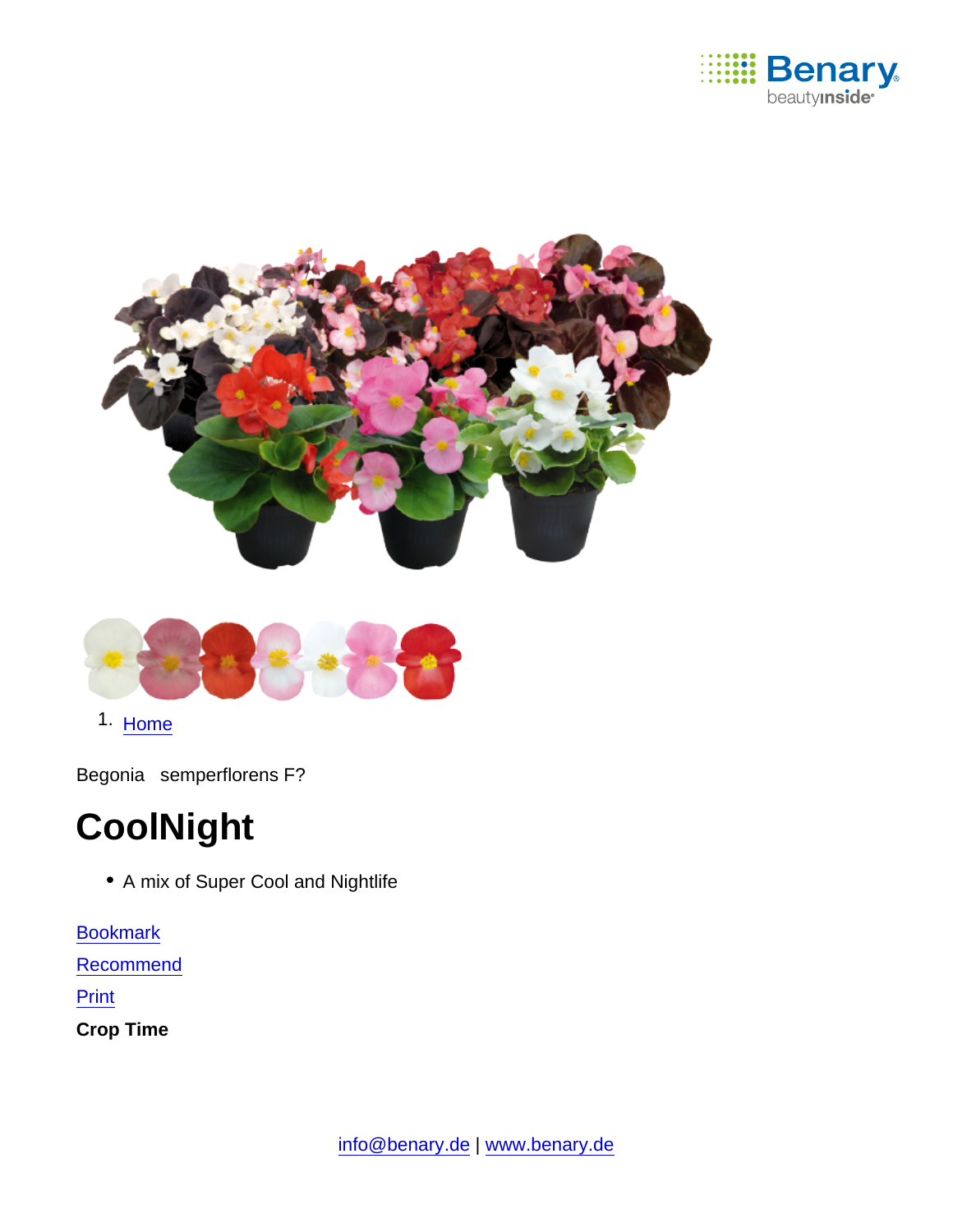

Spring: 10 - 12 weeks

Height

10 ? / 25 cm

Exposure

Sun - Shade

Seed Form

Pelleted Seed

Best Uses

Bedding, Landscape, Pot Plant

# Culture guide

Usage

Annual, packs, pots, containers and landscape

Sow time

December onwards

Sowing method

1-2 seeds/pills per plug

### **Germination**

Light is required for germination. 5-10 days at temperatures of 75-80 °F (24-26 °C), and relative humidity levels of 95% or higher. For pelleted seed, slightly higher temperatures and 100% relative humidity aid in uniformity of germination. pH levels of 5.5-6.5 are optimum.

Growing on